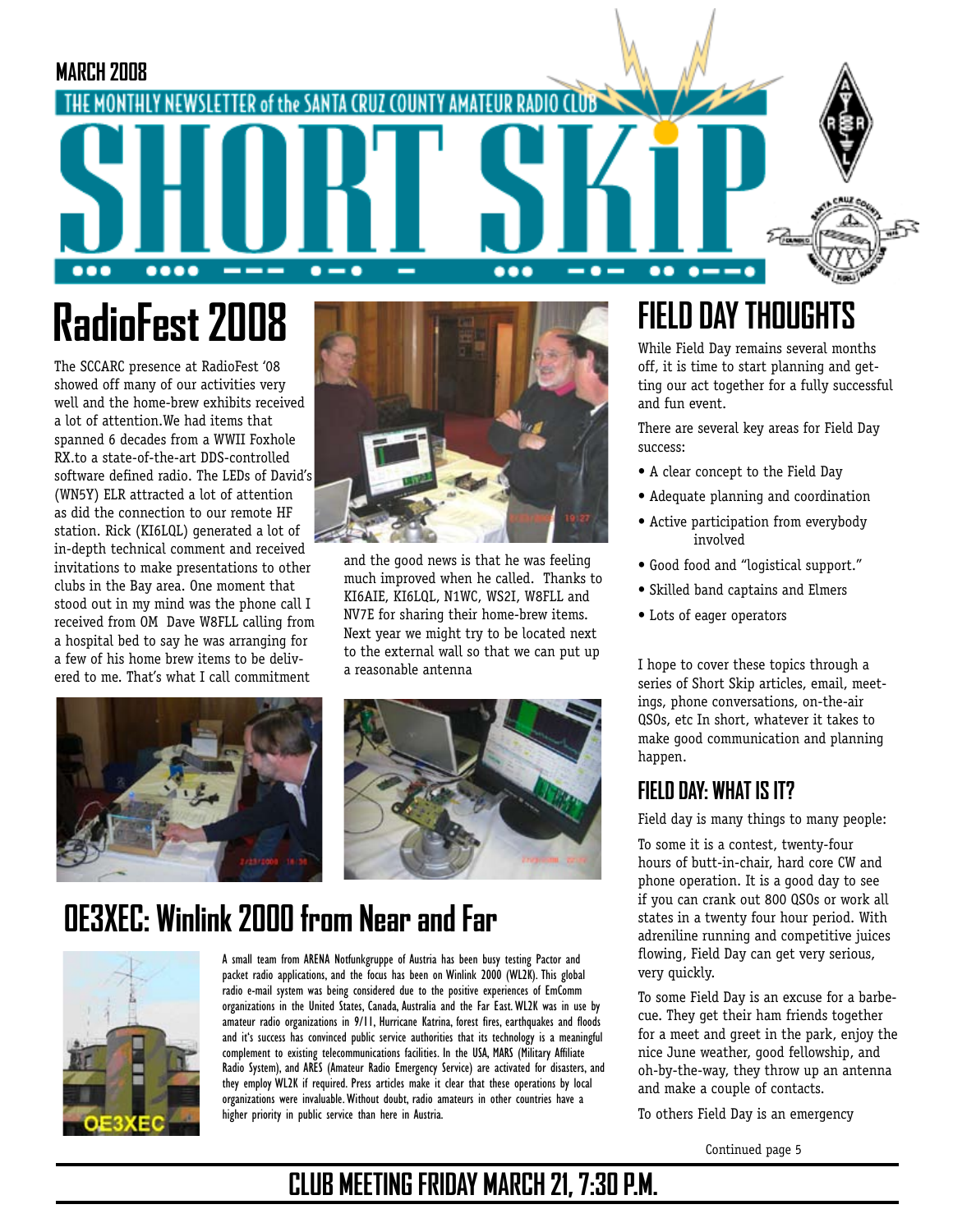

#### **IMPORTANT announcement .**

After quite a lot of discussion it was decided that in future CAKE sessions would be held at regularly on the second and fourth Saturdays of each month.I suggest that we commence this schedule not on the 8th but the 22nd so as not to overstay our welcome at Gigi's.

I do encourage any and all to get together on an adhoc basis on any Saturday for breakfast or otherwise.

 $-W6WD$ 

#### **Feb 16**

Fun was had by 5 people at the CAKE meeting on Saturday Feb 16. Apparently there was some confusion at the SCCARC meeting on Friday regarding whether or not there was a CAKE meeting on Feb 16.

The 2-hour CAKE meeting was mainly spillover topics from the SCCARC meeting such as:

• ARES repeaters and frequencies (including the question "where should I

listen on ham radio after an emergency?\* )

• the Why's of PL tones

• HF digital modes in general and specifically PSK-31 at Field Day

 $-W67.77$ 

#### **March 1**

Regardless of my multiple errors in announcing the session today we had a record turnout with 20 or more present and at one point we were the only customers. We need to be mind-full that Gigi's isn't a community center so our user fee must come from our purchased items. It was good to have Dave W8FLL looking quite fit and to welcome a new ham Kent KI6OHY. Good to have you join our merry band Kent. Sorry that you were not with us Kathleen. I recall you were trying to contact Jeff KG6YPS who was there and

said that his email addr and phone # were active

Larry WB6MVK showed an incredible drawing of a battery powered truck designed by his Grandfather way back in the 1920s. Seems like your family was way ahead of it's time Larry.

Marc W6ZZZ handed me a copy of a chart prepared by Icom to illustrate all US frequency allocations. The test question of the day was "which is the highest frequency allocated for amateur use ?" Answer this for yourself before reading further.

Rick KI6lQL and Ron W6WO had a near violent agreement on the switching speed used in quadrature sampling. It was clear that for sampling every 90 degrees we needed 4 clock pulses for each cycle of the RF. A source of confusion is that these pulses do not need to be derived from a clock at 4x RF. They can be derived from a clock at the RF followed by some digital logic that generates a 2-bit code. This only recently became clear to me after looking closely at the truth table of the FST 3253 dual mux/demux switch.

We discussed using a simple softrock receiver tuned to the IF of a radio to provide a panoramic display of a receive spectrum. Bob k6XX is planning on doing so for a K3 and Rick is using his SDR receiver connected to a TS440. If you have ready access to your receiver IF this might be an interesting project for you.

Marc also showed his compilation of useful sources especially suited to new hams. It follows the decree that TMI is as bad as TLI. Work it out for yourself do you expect me to explain everything !

Jeff KG6YPS asked if a VHF/UHF base station vertical mounted above a horizontal 6 meter beam would be an effective arrangement and the consensus was yes.

Eric K6EP is another guy who just loves to score on all bands. Great job to get Ducie Isl on top band Eric

OK What is the highest amateur allocation ? How about 24 GHz ? No, 47 GHz ? Keep going 75 , 142. its 248 and that's GHz folk

—73 be radio active Ron W6WO

## **Tecknowledge -Supercapacitor**

WIKIpedia Supercapacitors, also known as ultracapacitors or electrochemical double layer capacitors (EDLC), are electrochemical capacitors that have an unusually high energy density when compared to common capacitors, typically on the order of thousands of times greater than a high-capacity electrolytic capacitor. For instance, a typical D-cell sized electrolytic capacitor will have a storage capacity measured in microfarads, while the same size supercapacitor would store several farads, an improvement of about 10,000 times.

100 milestones test was passed in January test by a Honda hybrid electric vehicle HEV. A supercapacitor integrated in the plates of lead-acid battery showed that battery life was extended by a factor of 4 with 50% more power than a conventional lead-acid battery. The capacitor managed the discharge more efficiently and prevented accumulation of sulphur deposits. It is claimed that the battery produces more power and costs far less than a NiMH battery

## **California QSO Party**

SCCARC member K6XX moved up in 2007 for the California QSO Party.

I also saw some other club members in the tables like W6WO and AE6RF plus a club entry for MBARA.

Excerpt from the results commentary:

"The number two spot was filled by K6XX up from the number five spot. Bob turned in 2,224 QSOs for a total of 324,684 points. Clearly, Bob has his sights on that number one spot. Congrats on the great finish this year."

The CQP 2007 results are available on the web site:

http://www.cqp.org/Results-2007.html

—W6ZZZ, CQP volunteer (publicity and log checking)

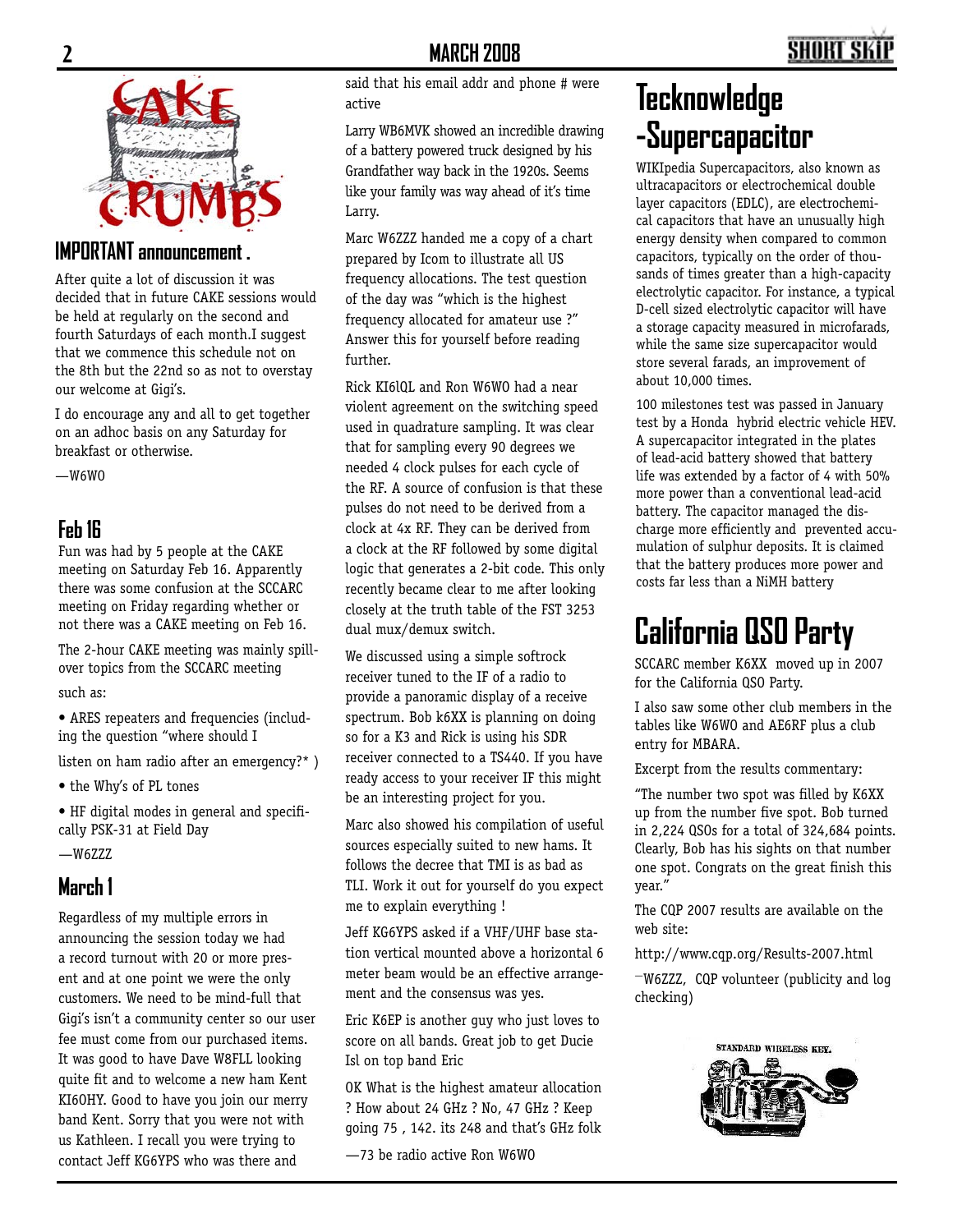## **SHORT SKIP**

## **SCCARC Starters**

**"SCCARC Starters"** is a column designed to get you "started" on improving your ham radio knowledge/usefulness/fun by showcasing useful information that I found on the Web.

## **Emergency Communications (EmComm) Repeater Frequencies**

#### **"Where should I listen when there's an emergency" ?**

For emergency communications it's best (vital?) to have all the frequencies programmed into all your radios (HT, mobile and base station) ahead of time and tested to make sure they all work BEFORE the emergency happens. Immediately after an earthquake or during a forest fire is not the best time to be testing your personal knowledge by seeing if you remember a bunch of frequencies and PL tones while you desperately try to figure out how to program your radio.

### **Santa Cruz County ARES Frequencies**



ARES in Santa Cruz County is organized around geographic areas (Santa Cruz, South Santa Cruz County, Summit-Loma Prieta, and San Lorenzo Valley).

Santa Cruz County ARES frequencies are listed at:

http://www.ares.santa-cruz.ca.us/aresfreq.pdf

There is lots of useful ARES information on their main page at:

http://www.ares.santa-cruz.ca.us/

The ARES repeaters are located around the county as per the map from:

http://www.ares.santa-cruz.ca.us/images/aresrptrs.jpg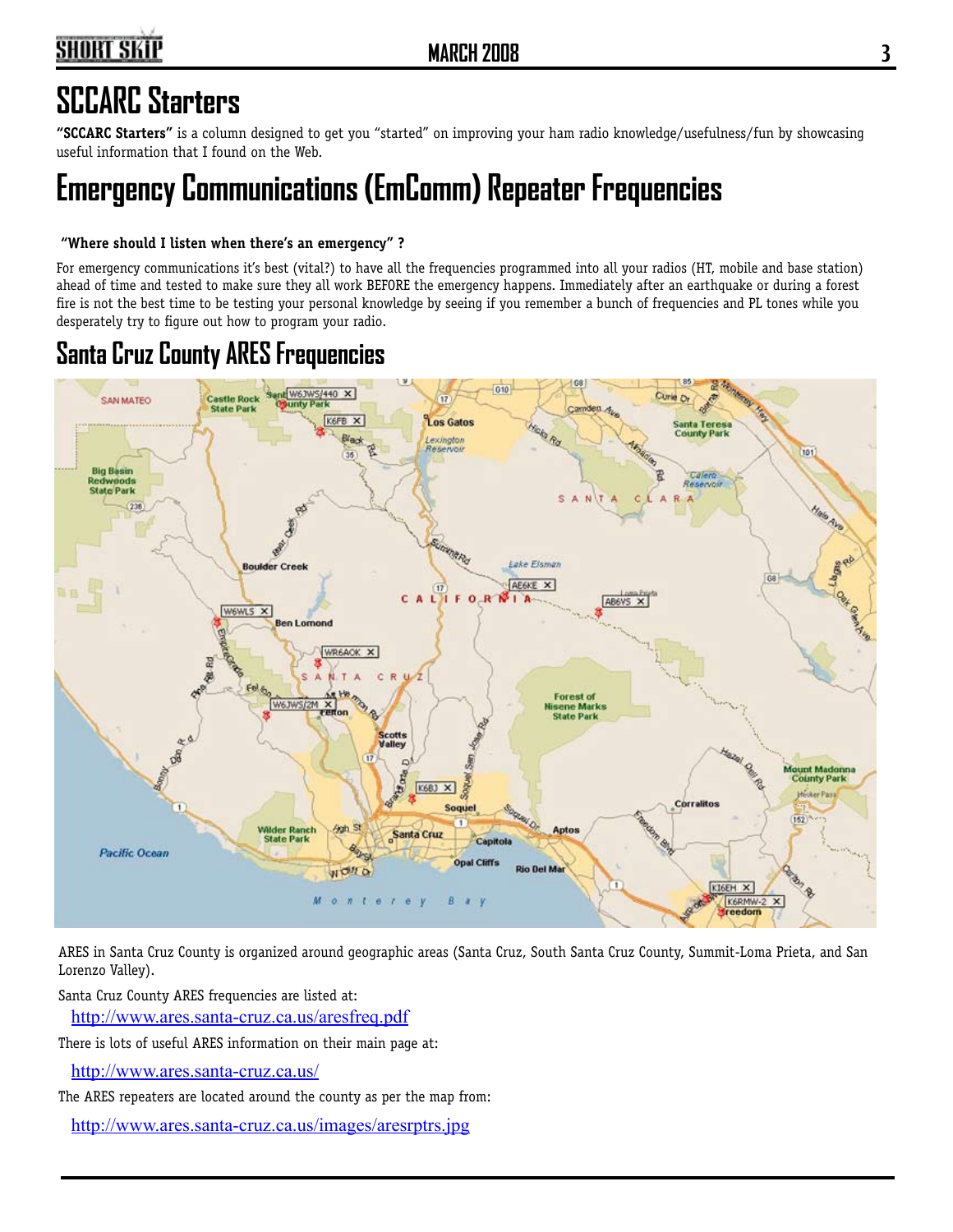## **Santa Clara County ARES/RACES Frequencies**

Many SCCARC members might work in or often visit friends in Santa Clara County. So you need to "be prepared" over there also.

ARES/RACES in Santa Clara County is organized around cities/areas (County, Red Cross SJ, Campbell, Cupertino, Gilroy, Loma Prieta, Los Altos, Los Altos Hills, Los Gatos, Milpitas, Morgan Hill, Mountain View, NASA-AMES, Palo Alto, San Jose, Santa Clara, Saratoga, South County, Stanford U, and Sunnyvale).

Santa Clara County ARES/RACES frequencies are listed at:

http://www.scc-ares-races.org/freqs/freq-05.htm

Also there is lots of useful general purpose EmComm information on their main web page at:

http://www.scc-ares-races.org/aresraces.htm

—W6ZZZ



At our last club meeting we were treated to a comprehensive discussion and presentation of training and administration of ARES with regard to State and local agencies. Cap, KE6AFE, did his usual fine job. Our new club president, Rich Olsen, W1WUH, was there to kick off the meeting. David H. Copp, WS2I, participated in the ARES discussions. Welcome to the club, David. Donald Kerns, AE6RF, gave us a brief on the possibility of combining the San Lorenzo Valley and Santa Cruz clubs for Field Day. The SLV club has a feeling that Field Day should be less of a PR event and more of a "Let's all just have fun" endeavor. Field Day has always been a grand opportunity for hams working together under conditions presenting many challenges. It was good seeing Kathleen McQuilling, KI6AIE, as always, performing her duties as club secretary. She is struggling with a broken foot, making it tough for her to get around on crutches. A Welcome Aboard goes to Shirley Radder, new ham and club member who brought her special homemade blueberry strudels. Mighty tasty refreshments.

At our Saturday CAKE meeting on February 16, there were only five of us present, due to the Ham Fest draw down of our members. Frankie Carroll, KD6BDK, and others engaged in a deep discussion of PSK31 communications and RTTY contests. David Copp, WS2I, brought along his impressive ham data and info notebook. It was the neatest, most organized I have seen. Ham call signs, repeater

freqs, Q signals, propagation charts and personal notes were carefully separated with dividers. It is a handy manual.

My thanks goes out again to old pal Gary Baker, N6ARV, who saved me many dollars. My XYL Donna's dishwasher was difficult to switch to the "on" position. Tearing the front door apart, I found a sliding switch with well over a dozen connections to the timer. A new switch would cost 55 bucks. A couple of years ago Gary demonstrated the cleaning abilities of contact cleaner, Deoxit D5. With the applicator in place on the can, I was able to pressure spray the inner portions of the connectors. The switch itself, about 6 inches in length, was not one that would survive drilling out the rivets for an internal view. The cleaner worked wonders on the switch. Now, with the touch of her finger, Donna, AB6XJ, can get the machine to do its job.

Was working a bit of CW the other night and tried to answer a CQ from Memphis on 40 meters. The station there was on a beam with 1000 watts out. He was off the end of my old faithful dipole, up not very high and strung from a Eucalyptus tree. I had no luck although he was booming in here. Then I answered a nice sig. The op was sending at a comfortable 16 wpm from  $\hat{a}$  " and this was nice -- New York City! Chas, K2GTC, was snowed in and working from a random wire ant in his apartment. We chatted for about 20 minutes till QSB took over.

Wayne Thalls, KB6KN, gave me a heads up on the passing of Emmett (Shorty) Freitas, AE6Z on February 25th. I had just read something where Shorty's VE group had been the top ARRL Volunteer Examiner team. His team gave the exams on a monthly basis for approximately 20 years. My daughter and granddaughter took all their license exams in the Tandem Computer building. I did not know it but Shorty had been a Chief Radioman in the Navy and served where I had, the Lakehurst Naval Air Station. My duties took me on regular trips to the Communications Building from which Shorty had undoubtedly operated. The "new" blimp hangars were built in WWII but the administrative buildings all dated from the 1920s.

Good News: According to an article in the Nov 8, 2004 issue of Aviation Week and Space Technology (pp 21), the Max Planck Institute analyzed ancient tree trunks for evidence of past sunspot cycles since the end of the last ice age 11,400 years ago. They concluded that the present high level of sunspot activity will continue for the next few decades. They didn't come right out and say that solar activities and magnetic storms were in part responsible for global warming.

## **KF6OZP SK**

The Sentinel reports that club member "Chuck" Wiser KF6OZP is now a SK.

Many of us have done public service with Chuck, and we'll sure miss his good nature. Condolences to Bob K6RMW and the family.

Charles Dennis Wiser Jr., who died Feb. 25 in Watsonville. He was 91. Mr. Wiser was born in Detroit, and graduated from San Jose State University.

#### —Cap KE6AFE **WB6PCC SK**

The Sentinel reported today that old time club member Roger Thompson WB6PCC is an SK. He was very active in establishing the first local repeater and on amateur TV but has not been active in recent years.

—Larry WB6MVK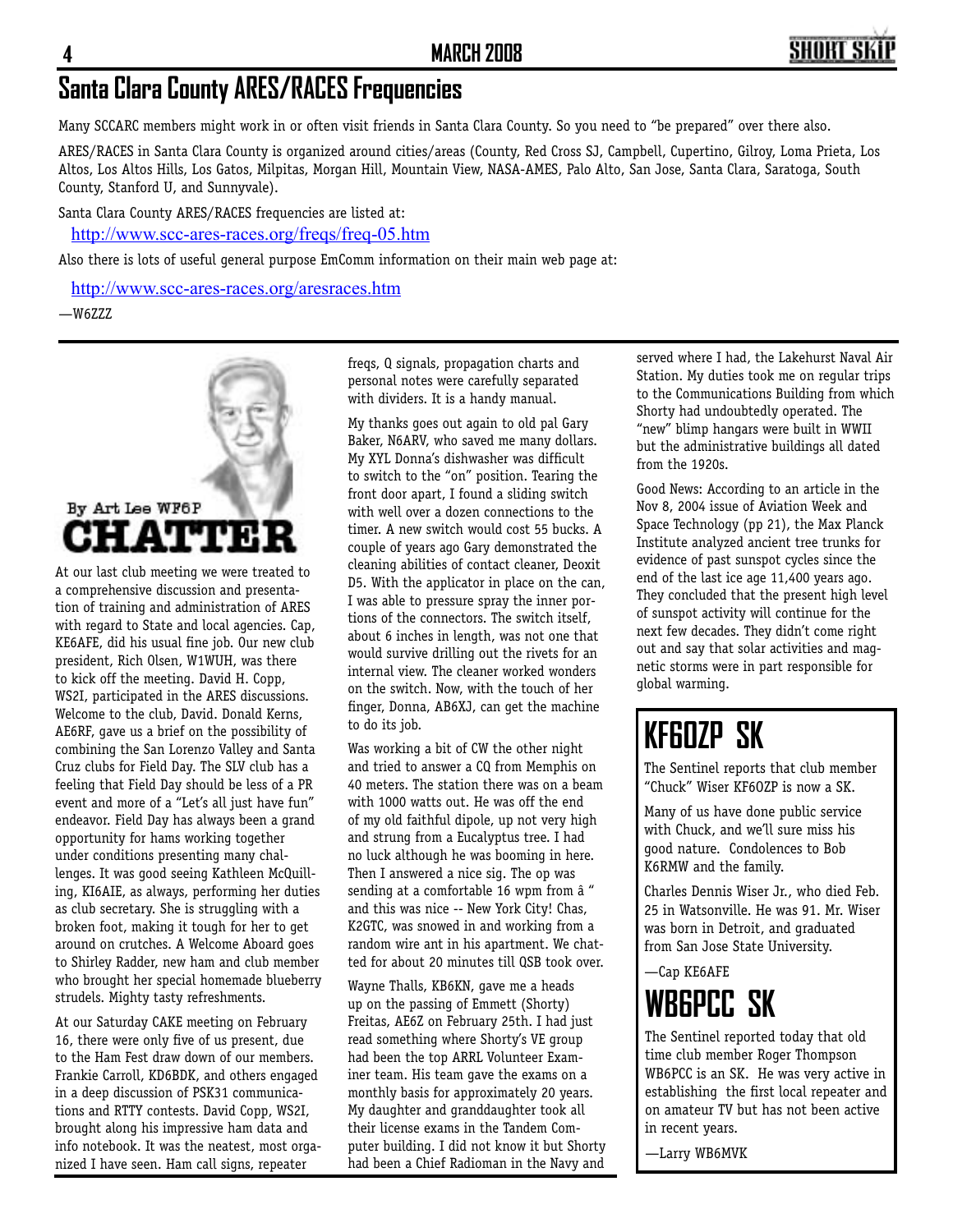## **SHORT SKIP**

#### **Field Day**

exercise. It becomes a chance test out their emergency communications equipment and skills under actual field conditions. They find out if

their planning and logistics are sufficient to defeat Murphy on his home turf.

Santa Cruz county is lucky in the fact that it has an established Field Day "tradition." For the experienced operators, Field Day is an "old habit." They know pretty much what they want to do, and what it is going to take.

However, we are also VERY blessed with a large crop of new operators, people who have only been active for a couple of years and are in the steep learning curve of ham radio. As a group, we owe it to these newer operators to Elmer them in good, fun, and safe operating practices. Field Day is an excellent opportunity to do so.

This year we will follow last year's highly successful recipe of two-thirds contest and one third excuse for a barbecue. The contest part keeps the interest of the experienced operators and allows less experienced opera tors the opportunity to operate on top notch equipment and observe "experts in action." The barbecue part keeps the experience fun, social and insures that we don't take things too seriously.

#### WHAT IS THE CURRENT PLAN?

Currently the plan is to operate four-A at the CALFIRE Ben Lomond Training center.

"What is four-A and why do we want to do that?"

Four-A is the Field Day designator for a club station, with four main HF transmitters on the air at the same time. At this point in the solar cycle, only one or two bands are open at a time. 15 and 20m or 20m and 40m dur ing the day. 40m and 80m are open during the evening. Operating with four transmit ters allows us a Morse Code (CW) and a Single Side Band (SSB) station on each open band. We hope to run digital modes from the Get On The Air (GOTA) station.

GOALS: Four HF (six total) stations Having four main stations, plus a VHF/UHF station, plus a GOTA station, plus really good food requires SEVEN people people to step up to the various challenges. We can come up with tents, radios, generators, but we can't easily come up with experienced operators. If you have several Field Days operating experi ence, or do contests, or serious DX, PLEASE

#### **MARCH 2008**

#### consider being a station captain!

Computer logging Last year we conserva tively lost a hundred QSOs due to paper logging. Not to mention that we looked like LIDs due to duping. We \*will\* be computer logging using the excellent (and free) N1MM logging program. If you need any help downloading, installing or configur ing N1MM, PLEASE feel free to contact me directly.

#### STRETCH GOALS: Network logging

Last year we attempted network logging. It was a "bridge too far." We had more than enough issues getting five stations on the air on time to add computer networking to the mix. Also, last year our Field Day plan was sufficiently static as to not require station-to-station log communication. This year, our operation may be a bit more dynamic, tracking the open bands. If differ ent stations will be working the same band at different times, their logs MUST com municate to prevent dupes. With luck, early preparation and additional elbow grease, we can make it work this year. Better anten nas Last year we had a single tri-bander, a single vertical and a bunch of low dipoles. This year we will push ourselves a bit harder. Perhaps a Moxon rectangle for 40m? Perhaps a v-beam from those nice high redwoods? We can do significantly better with a bit of foresight.

As the weather warms up and the days get longer, be thinking Field Day.

All roles are open: band captains, cooks, first time operators for the GOTA station, die-hard Technician classes for the VHF/ UHF station, long-time brass pounders for CW operations, computer network people, tree climbers, welders, lizard wranglers, mascots, road-dust waterers and kibitzers. All are needed for a successful Field Day!

Always available via email: ae6rf@arrl. net Also on WA6OAK or W6JWS-440 during commutes or at home 831 338-1214.

Very 73 de Donald AE6RF

## **Treasurer's Report**

The February 2008 Net Worth Report presented to the Board of Directors showed that the SCCARC treasury had \$4,702.88 in cash and bank accounts. At that time all financial obligations had been met. The full Net Worth Report will be available for review at the March 21 Club meeting.



Kerosene Radio Made in Moscow areas, this all-wave radio is reportedly powered by the kerosene lamp hanging above it. A group of thermocouples is heated internally to 570 degrees by the flame. Fins cool the outside to about 90 degrees. The temperature differential generates enough current to operate the low-drain receiver. Regular listeners may want fur-lined union suits, though: It works best in a room with open windows.